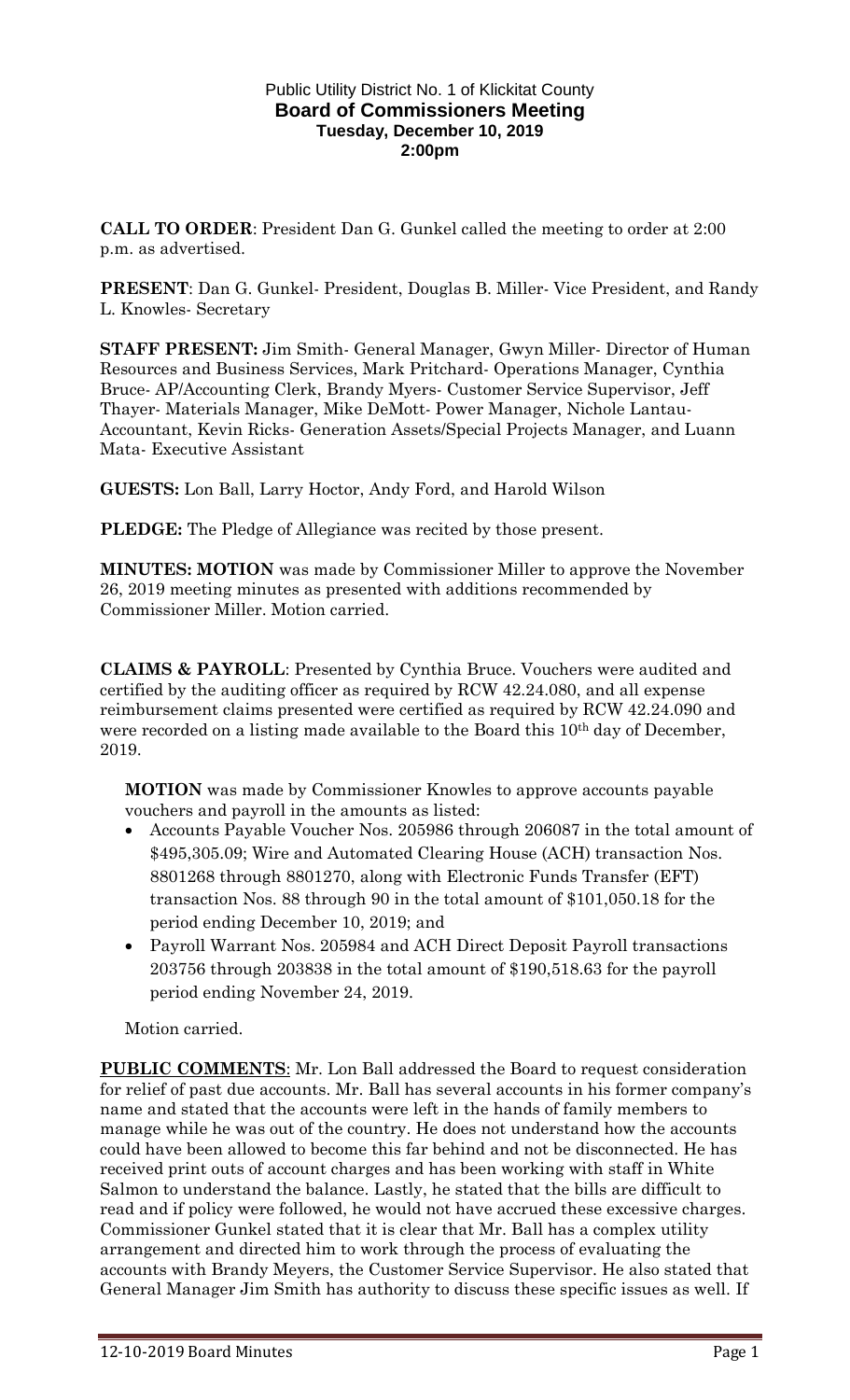these two options are exhausted and we are still unable to come to an agreement, this matter can be brought back to the Board for final resolution.

Mr. Andy Ford addressed the Board to discuss late notices. He stated that his account had been on the Budget for the winter. In June he paid off the outstanding budget balance and a few days later received a disconnect notice in the mail. Mr. Ford stated he was disappointed that after having twenty years of consistent service and no past issues that he would receive a notice of this nature. Brandy Myers explained that we have received multiple comments regarding this same issue. With our new billing system, we implemented a strict adherence to late notice policy parameters. We have since listened to our customer's comments and Brandy approached the Board to change our policy and adjust our process. This evaluation changed our collection notice issuance from ten days after billing to fifteen days before a late/disconnect notice would be generated by the system. This change seems to have cleared up many situations. Mr. Ford stated that he was not sure the situation had been resolved, but has not received any additional late notices. Brandy requested that Mr. Ford contact her if there are any additional issues.

Mr. Herald Wilson addressed the Board to discuss a late notice he received in the mail on a Saturday. The notice stated he had not paid his October bill. Mr. Wilson stated that he had not received his October bill. The late notice stated the service would be shut off on a specific date, which happened to be the next day. He waited all day long, on a Sunday, for one of our employee's to stop by to disconnect his service so that he could pay this late bill. No one ever arrived. He came in to the office on Monday to discuss this issue and pay the bill. Mr. Wilson just wanted to make sure that the Board was aware of these situations. Lastly, he stated that he feels our billing practices need improvement. Commissioner Knowles stated that the Board is aware that our new billing system has had some hiccups, but appreciated Mr. Wilson bringing it to their attention. Commissioner Gunkel also thanked Mr. Wilson for making them aware of the glitch.

# **REPORTS:**

**COMMISSIONER DAN GUNKEL –** Commissioner Gunkel reported that he read an article regarding California Public Utility Commission adopted a decision to keep some natural gas power plants on line for an additional three years past their planned date of retirement. He felt that this is a confirmation of a looming capacity shortage and provides even more evidence of the need for storage projects. He anticipates that there will be discussions to reconsider the coal plant retirements as well.

**COMMISSIONER DOUGLAS MILLER -** Commissioner Miller stated that the Washington State Supreme Court passed a new bill allowing counties to charge for public rights of way. He asked that we reach out to our local County Commissioners and discuss their thoughts moving forward. He also felt this would be a good topic to discuss potential impacts at the next joint meeting with the Klickitat County Commissioners.

There are three town hall meetings scheduled in January to discuss the findings of the impact study if the Snake River Dams are removed.

He also discussed that the Department of Commerce awarded grants to local governments, schools and other state agencies for proposed projects to increase energy efficiency. Commerce also awarded the City of Tumwater a grant that assisted them with their investment to upgrade city buildings and facilities to improve energy efficiency.

Commissioner Miller and Brandon Walter attended the Washington PUD Association Water Committee meeting via teleconference.

**COMMISSIONER RANDY KNOWLES –** Commissioner Knowles attended the WPUDA Annual Meeting. He stated that Bonneville Power Administration (BPA) provided highlights of their financial plan to be competitive in the future. BPA Administrator Elliott Mainzer stated that their transmission costs will likely become substantially higher due to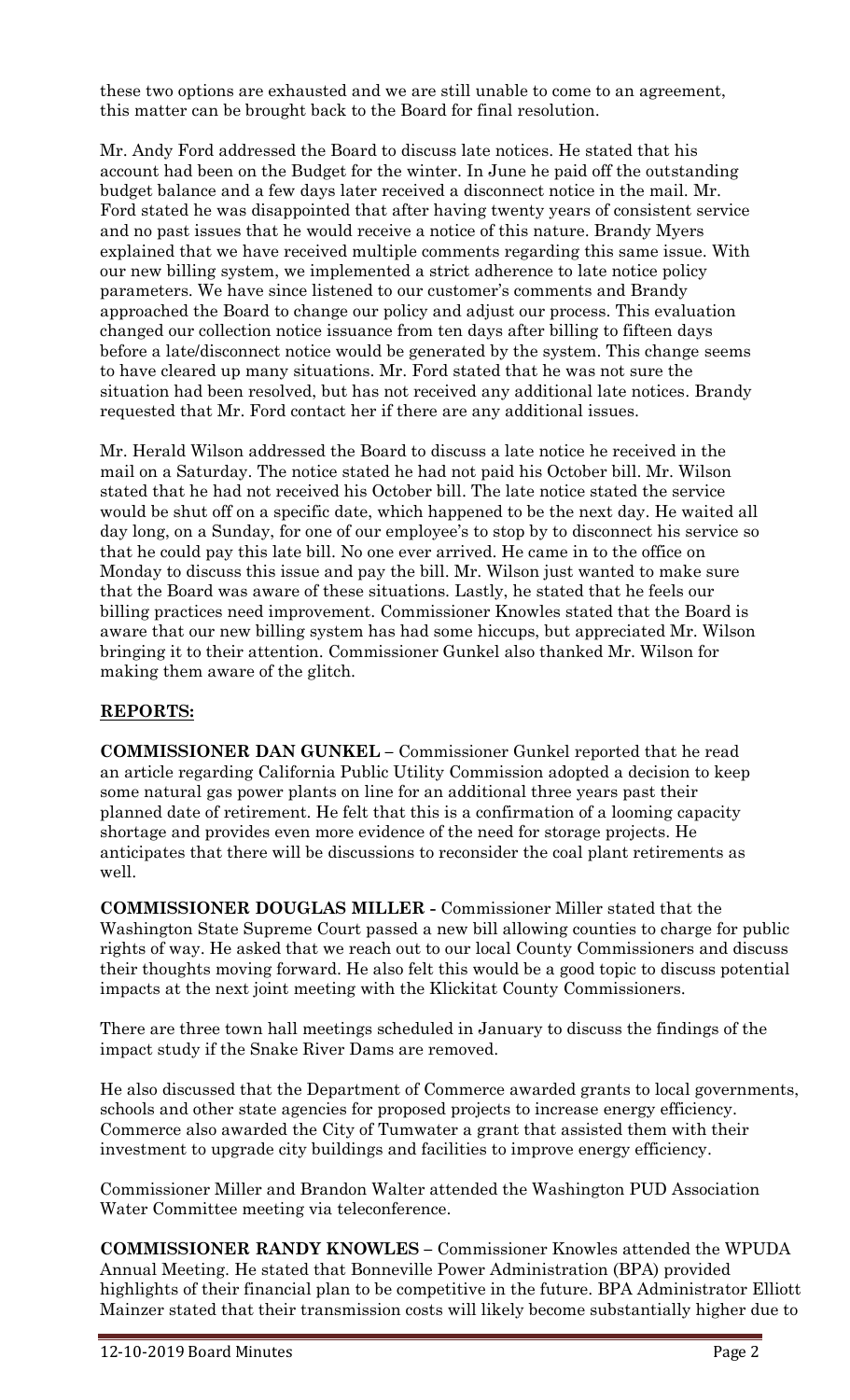construction and modernization of the current system. He also mentioned that energy imbalance is a focus for 2022. Lastly, Mr. Mainzer stated that they have lots of energy and notably he did not focus any discussion on capacity. BPA will also be beginning to talk with customers on their post 2028 contracts in the next year; he also hinted that the outcome of the Columbia River Treaty discussions may not be very good.

Commissioner Knowles also attended a cyber security session put on by Homeland Security. He provided a hotline number they have available where you can report issues and attacks.

Commissioner Knowles also stated that he and Gwyn Miller met with the Kreps family and the insurance issue is resolved.

### **GENERAL MANAGER –** The complete report can be found at:

[htp://www.klickitatpud.com/topicalMenu/commissioners/GM\\_Reports.aspx](http://www.klickitatpud.com/topicalMenu/commissioners/GM_Reports.aspx) In addition to the written report, Jim Smith presented the following information:

- Mile Marker 28- Jim informed the Board that due to Bureau of Indian Affairs not providing information we have requested, a judge extended the stay on proceedings another 3 months until the end of March; the mediation has been delayed to allow for time to supply this information.
- Pump Storage- We have completed the two initial scopes of work of the license application process that was approved for reimbursement through the Department of Commerce. As this work came in under budget, Brian Skeahan has been working with National Grid, Rye Development, and the Department of Commerce on an additional scope of work. The Department of Commerce has approved this additional scope of work for 2020 to utilize the remaining funds from the initial reimbursement approval. Jim said he is intending on extending Mr. Skeahan's contract for an additional year to assist him in meeting the Board's direction on deriving value from the development of this project.
- Republic Potential Solar Array project- We have received an inquiry on potential interest in a solar array project on Republic property. Mike DeMott will be working with them on areas that may be mutually beneficial.
- Recognition of Service- Jim presented Commissioner Knowles with a certificate recognizing his 25 years of service and his fifth term in office. He thanked Commissioner Knowles for his service and his dedication to our customers and our communities.

# **AGENDA ITEMS:**

A. 2019 PHYSICAL INVENTORY: Jeff Thayer discussed the new inventory process. He stated that the internal goal for inventory adjustments is 2%. This year's adjustments were 2.5%, which equates to \$41,000. He believes that the conversion to NISC and the resulting process changes contributed to the adjustment being higher than he would like and that with the process improvements over the past 6 months, 2020 will be much better. He also noted that the new inventory processes have sped up the reconciliation process. In years past inventory would take over a week to complete and we would employ the crew, internal staff and retirees. This year it was completed in two days with only internal staff. It used to take two days or more for our crews to count the trucks and they completed the counting in about half a day. Jeff will also be transitioning the inventory count from fall to spring. This will give Jeff a double check to see if we are indeed capturing the material accurately and relieving it more timely than in past practices.

Jeff will bring back a report in April after the next inventory count is completed.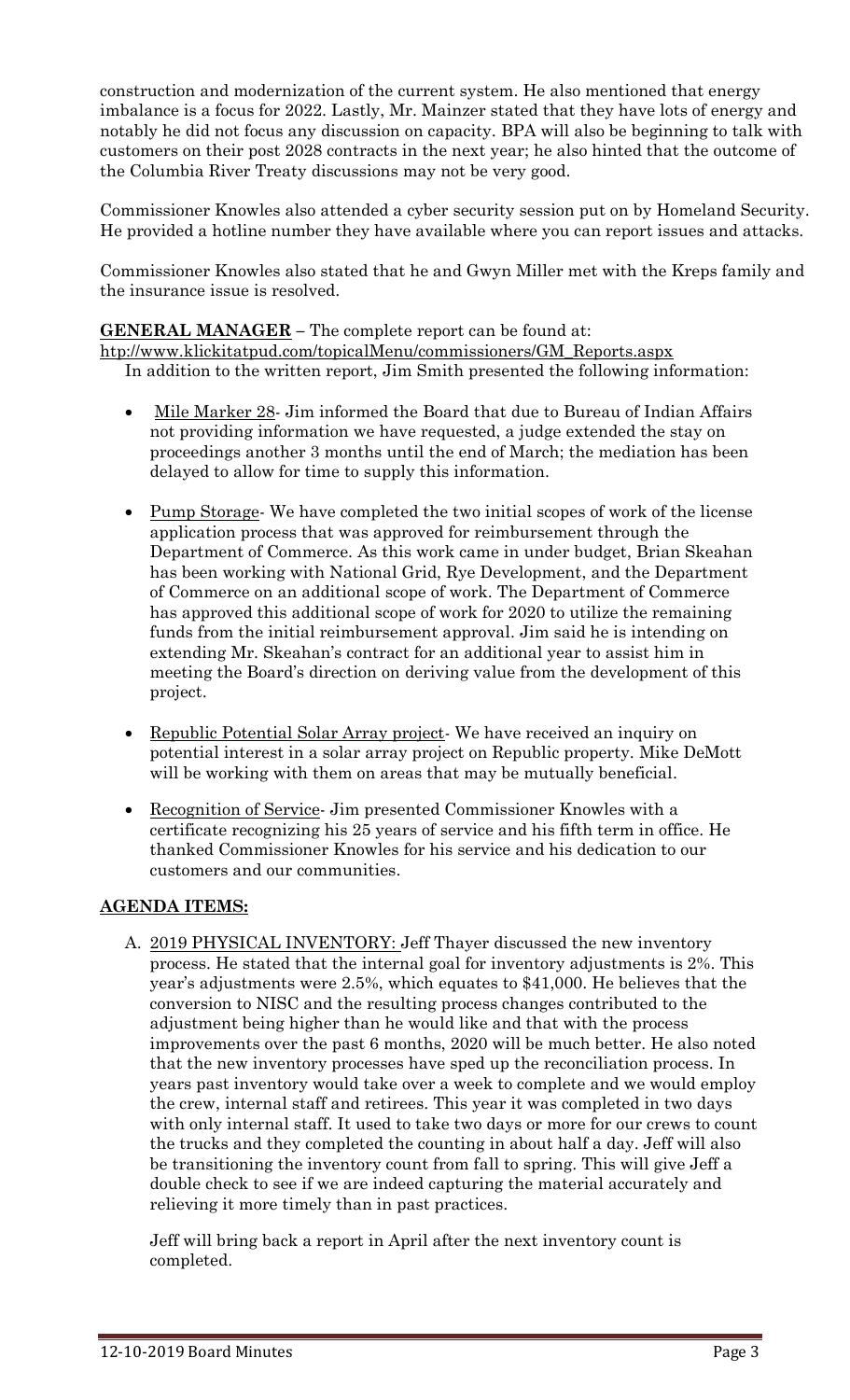- B. PROFESSIONAL SERVICES PREQUALIFICATION: **MOTION** was made by Commissioner Miller to re-approve Norton Corrosion Limited, LLC and McMillen Jacobs Associates and agree to add them to the professional services roster for the remainder of 2019 and 2020. Motion carried.
- C. ACCOUNT RECEIVABLE WRITE OFFS: Brandy Myers presented the board with a list of recommended accounts for write-off. We have been unsuccessful collecting these accounts and even with the write-off, we will continue to try to collect these funds. This annual submission is in accordance with Policy 7. **MOTION** was made by Commissioner Knowles to accept the write-off lists as recommended by staff. Motion carried.
- D. 2018 CANCELLATION OF UNCLAIMED WARRANTS: **MOTION** was made by Commissioner Knowles adopting Resolution 1783 thereby authorizing the cancellation of unclaimed warrants for 2018 in the amount of \$2,083.59 as per RCW 36.22.100. Motion carried.
- E. RATE HEARING AND APPROVAL OF RESOLUTION 1784-ADOPTING PUD ELECTRICAL SERVICE RATE SCHEDULE 8: President Gunkel opened the Rate hearing at 3:24 p.m. following the 2020 Operating Budget hearing. Jim discussed that this rate applies to PUD usage only and does not affect any retail electric customer rates. Recent BPA rate schedule adjustments impact our actual cost of power and this rate increase reflects these impacts. This cost is used to accurately account for the utility's usage. The Rate hearing was closed at 3:25 p.m.

**MOTION** was made by Commissioner Knowles to approve Resolution 1784 thereby authorizing staff to adopt the PUD Electrical Service Rate Schedule 8 becoming effective on bills issued after January 1, 2020. Motion carried.

- F. 2020 OPERATING BUDGET PUBLIC HEARING: President Gunkel opened the Budget hearing at 3:00 p.m. as scheduled. Jim Smith walked through the budget presentation for the Board, staff and public present. Jim stated that he and staff believe this is a sustainable budget and that it complies with all of our financial policy requirements. Hearing no public comment, the Budget hearing closed at 3:23 p.m.
- G. 2020 OPERATING BUDGET ADOPTION: **MOTION** was made by Commissioner Miller to approve the 2020 Klickitat PUD Operating Budget as presented. Motion carried.
- H. EXECUTIVE SESSIONS:
	- a. President Gunkel called for an executive session at 3:52 p.m. Per RCW 42.30.110(1)(g) noting that the session would last for 60 minutes, for the purpose of discussing review of a public employee- General Manager performance review.

The session ended at 4:50 p.m. No action was taken.

b. President Gunkel called for an executive session at 4:51 p.m. Per RCW 42.30.110(1)(i) noting that the session would last for 45 minutes, for the purpose of discussing potential litigation surrounding Net Metering. Athan Tramountanas was present via teleconference.

The session ended at 5:36 p.m. No action was taken.

### **RCW 42.30.110 – Executive Session.**

*(1) Nothing contained in this chapter may be construed to prevent a governing body from holding an executive session during a regular or special meeting:*

**Adjourned** – There being no further business, the meeting adjourned at 5:40 p.m.